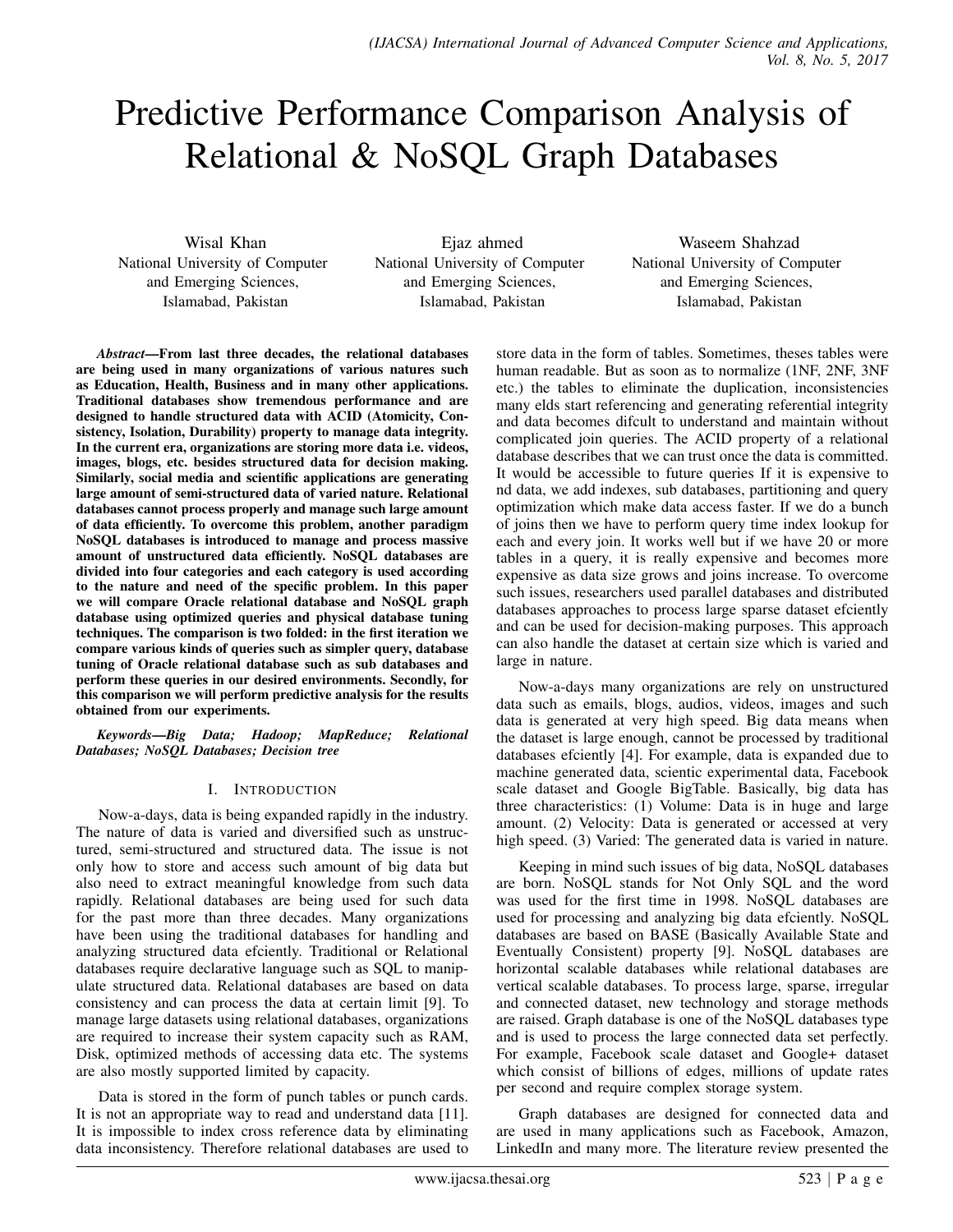comparison between relational database (MySQL) and NoSQL graph database (Neo4j) [12]. The graph database performed better than relational database as shown by the researcher contribution.

There are mainly four types of NoSQL databases: Key value, Document, Column and Graph databases. (1) Key-value databases are based on hash table. Hash table uses unique key and a pointer. Key and Pointer both are used to refer to particular item. Hash table is suitable for processing large number of records. (2) Document databases are used to store data as key/value but different from key/value database. We can search document by key as well as by the contents of a document. The document is stored in XML, JSON (JavaScript option notation) and BSON (Binary JSON) forms. MongoDB and CouchDB are the examples of Document Database. (3) Wide-column databases follow hybrid architecture; means it uses characteristics of relational databases and stores schema of key-value databases. These are suitable for distributed data in cluster environment. Examples are Hbase, Cassandra and Accumulo. (4) Graph databases are the main focus of this document are designed to process and analyze connected data efciently. Graph databases not only store information about objects but also store their relationship. Neo4j, Pregel, ArangoDB and OrientDB are the example of graph databases. The store data is in much more logical fashion. The graph databases represent the real world and prioritized presentations, discoverability and maintainability of data relationship. [19], particularly native graph databases are designed and optimized for storing and managing graphs. Native graph databases provide a natural adjacency index and hence do not heavily depend on indexes. The main benefits of native graph databases are performance and scalability. The relationship in a native graph databases attached to a node established a direct connection naturally to other related nodes of interest. Due to such direct connection or locality, the traversing of a graph by using graph queries become much easier by chasing the pointer. Therefore, native graph databases can traverse millions of nodes per seconds in contrast to joining data through global indexes and it is too slow in relational databases.

[4] the volume of data grows 20% annually of the world data and will be 50 times by 2020. In the near future, the market value of big data will be 16.9 billion while the same value was 3.2 billion in 2011. With the rapid growing of data, 2020 data production will be 44 times larger than it was in 2009. According to survey, Walmart database performs 1 million database transactions and approximately generate more than 2.5 PB (Peta byte) of data each hour. By the end of 2011, International Data Corporation (IDC) indicated that 1.8 ZB (Zeta byte) of data was created and 2.8 ZB of data will be created by the next few years. IDC also estimates the growth rate of the following technologies: (1) by 2020, enterprise data will reach 40 ZB. (2) By 2020, internet Business to Business (B2B) and Business to Customer transactions will reach 450 billion per day. Big data is generated by various resources such as Internet of things (IoT), self-quantified multimedia and social media data.

[18], the decision trees are being used in various domains such as data mining, engineering and artificial intelligence etc. Mainly there are two goals of decision tree: (1) yield perfect classifier and (2) provide the problem predictive structure.

Decision trees are simple, easy to understand and generate the results in symbolic and visual terms that communicate very well. In the breast cancer prediction, the decision tree J48 algorithm has the highest sensitivity than all other algorithms (Logistic regression model, Artificial Neural Network (ANN), Nave Bayes etc.). The decision tree J48 returns 85.6% accuracy in the breast cancer prediction.

For our experiment we used MedCare (Medical Diagnostic System) dataset. Our experiment will describe performance comparison analysis of relational database (Oracle 11g) and NoSQL graph database (Neo4j). The Medcare database is our own in-house developed schema as case study of hospital healthcare system. The Medcare schema consists of main large data tables such as Patients, Patient visit, Dependent, Medical staff, Patient IssueMed, Patient history, Patient Appointment and Patient History etc.

The rest of the paper is organized as follows. Section 2 explains related work and concepts; Section 3 describes our designed research methodology; Section 4 explains our experimental framework; Section 5 discusses the analysis of our experiment. Finally section 6 describes conclusion and future work.

## II. RELATED WORK

### *A. Big Data Transaction Approach*

Figure 1 shows the transaction of big data coming from different sources. The small block on the bottom left represents the Enterprise Resource Planning (ERP), in this phase a different types of data is collected about an organization i.e. purchase details, purchase records, payment records etc. As this includes structured data, therefore, this data is not as much bigger in size. This data is further handled by CRM (Customer Relationship Management), which collects data about an organization, all the entities directly and indirectly linked with organization like emails, chats, database, telephone, etc. As CRM involves data from databases and other resources ,therefore, this has comparatively bigger size which can cover multiple Gigabytes. The third layer is about Web. Web collects data from different CRMs and joins multiple networks and branches of organization, therefore, the size of data increases up-to multiple terabytes while handling Webs. The fourth layer in Figure 1 represents the Big-Data, which covers data from different resources like data coming from different organizations, mobile webs, social networks, machine generated data, scientific applications etc. This type of data is scaled up to multiple Petabytes.

## *B. Big Data Approaches*

[1], The data governance techniques become more popular to take the important decisions with the passage of time for the business communities across the globe. Organizations are required to maintain good quality of their data for effective data governance by putting more efforts on its data. [6], There are many open issues and research challenges in analyzing huge amount of information regarding data warehouse and OLAP research. Analyzing large amount of data requires complex strategies to extract valuable knowledge stored in archives. Two techniques are proposed in the above mentioned sentences. First, how to extract the hidden structure from the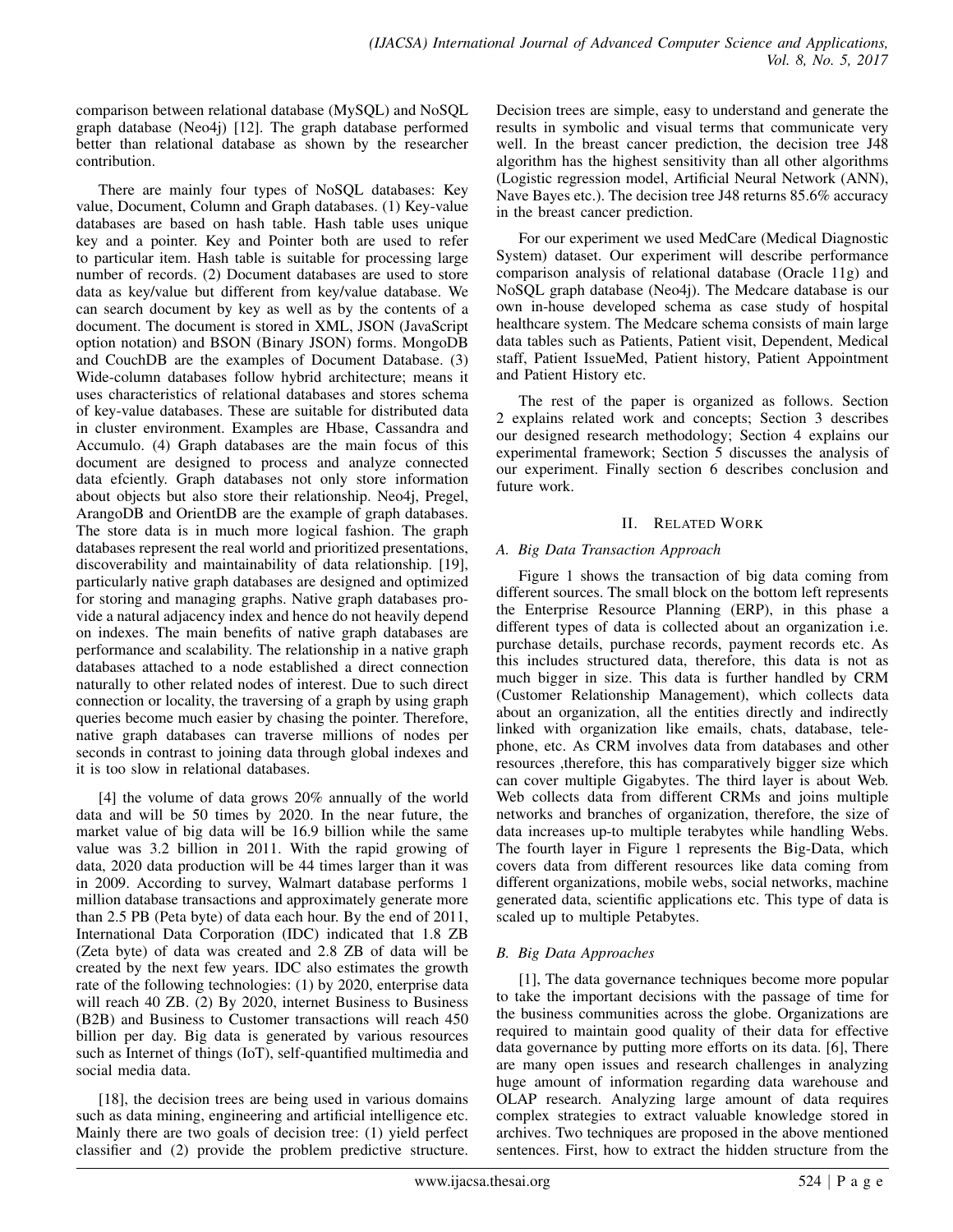

Fig. 1. Big Data Transactions with Interactions and Observations. http://hortonworks.com/blog/7-key-drivers-for-the-big-data-market/



Fig. 2. MapReduce Tasks process flow [17]

massive amount of data, that is varied in nature (e.g., legacy frameworks, Web, exploratory information stores, sensor and stream databases, informal organizations). Second, once the structure is extracted then how it will be plotted on charts, dashboards for decision making purpose?

[16], Hadoop is used for large data scale analytics. Hadoop is not a single tool rather it is a framework that supports data-intensive parallel applications. It can work with 1000s on compute nodes. Hadoop is open source software and works on distributed model. Hadoop has no scalability problem because it divides computation into smaller pieces on different nodes in a cluster environment. At very high level it has two main components HDFS (Hadoop file system) and MapReduce. The objective of Hadoop is to support running applications on big data. Dean and [7], MapReduce is a programming model used to process large data sets in the distributed environment. MapReduce process is distributed and replicas of data over the shared nothing cluster by using two main functions i.e. Map Function and Reduce Function. Inside at Google over the recent years more than ten thousand unmistakable MapReduce programs have been implemented, and a normal of one hundred thousand MapReduce tasks are executed on Googles bunches (cluster) each day, handling a sum of more than twenty petabytes of information for every day. Figure 2 describes the process flow of MapReduce tasks.

[2], Hadoop++ is used to collocate the related data by performing heavy weight changes. It creates Trojan File from the co-grouping of the two input files. In Hadoop++, users are required to reorganize their input data and therefore, Hadoop++ provides a static solution. However, this approach does not modify the core architecture of Hadoop. Only the two files can be collocated in Hadoop++, when two files are created by the same job. In Hadoop++ data is reorganized and loaded from the scratch when new data is added incrementally to the files. Hadoop++ is not suitable for the applications where

TABLE I. HADOOP USAGE

| SN# | <b>Specified Use</b>          | <b>Used By</b>  |
|-----|-------------------------------|-----------------|
|     | Recommendation system         | Facebook        |
|     | Data warehouse                | Facebook        |
|     | Searching                     | Yahoo, Amazon   |
|     | Log Processing                | Facebook, Yahoo |
|     | Analysis of videos and images | New York Times  |

data is added to the files incrementally like log processing file. [8], to balance the load, HDFS data placement policy placing the blocks randomly. HDFS does not consider any data characteristics. Particularly, in HDFS there is no way to collocate (arrange) same data on the same node. Cohadoop is used to address the above short coming. CoHadoop is the extension of Hadoop with light weight mechanism. Definition of CoHadoop: CoHadoop is the extension of Hadoop infrastructure, where:

- HDFS accepts hints from the application layer to specify related files. Hints are:
	- 1) Collocating log files with reference file for joins.
	- 2) Collocating partitions for grouping and aggregation.
	- 3) Collocating index files with their data files.<br>4) Collocating columns of a table.
	- Collocating columns of a table.
- Based on these hints, HDFS tries to store these files on the same set of data nodes.

[15], BDAS (Berkeley data analytics stack) is developed at AMPLAB in UC Berkeley. BDAS is used to analyze big data. BDAS is integrating software components to understand and analyze big data. Big data analytics research lab, developed and designed at Frankfurt, is also used to analyze big data and unify research activities regarding huge information. AT UC Irvin, ASTERIX project has been developed and is also used to tackle and examine the big data. CSAIL is the MIT big data Laboratory. CSAIL is emphasizing on developing the new technologies for handling big data challenges of next generation. Its focus is developing scalability, easy to use and easy to implement across various platform to handle big data.

[4], The organizations were unable to process and manage vast amount of data by using the existing tools in the past. By handling big data, new technologies are implemented to improve performance and decision-making support. Big data technologies are depended on the three milestones. The milestones are 1) minimize hardware cost 2) before committing significant company resources, check the value of big data and 3) reduce processing costs. Various technologies are used to handle big data like 1) Batch based processing technologies such as Apache Hadoop, Skytree Server, Talend Open Studio, Jaspersoft, Dryad, Pentaho, Tableau and Karmasphere. 2) Technologies based on stream processing such as Storm, Splunk, S4, SAP Hana, SQLstream s-Server and Apache Kafka. 3) Big data processing methods such as Bloom Filter, Hashing, Indexing and Parallel Computing. Table I describes hadoop usage [17].

## *C. Handling Structured data in Hadoop*

[3], HadoopDB database systems are using Hadoop as the task coordinator and network communication layer. HadoopDB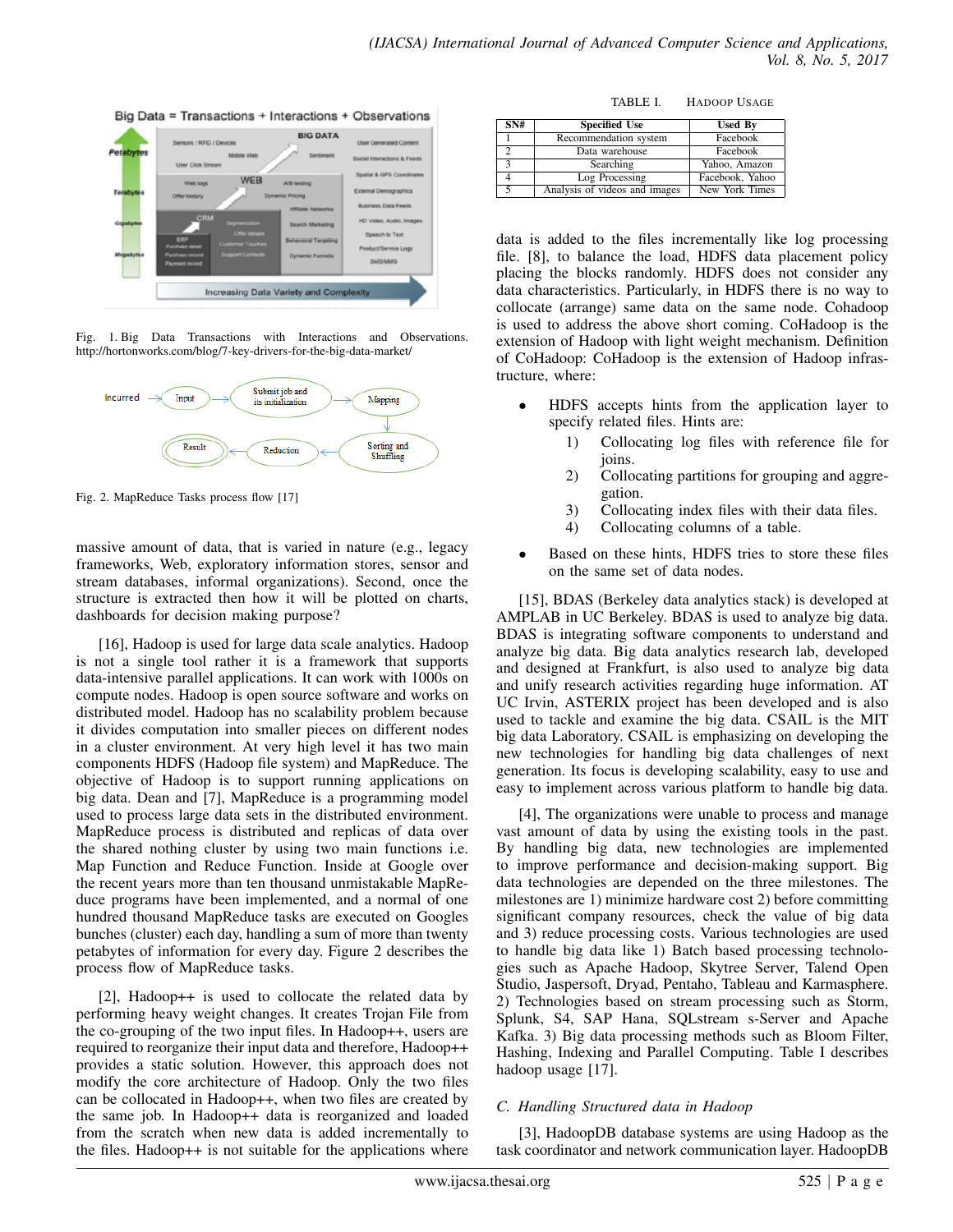connected multiple single nodes with database systems. MapReduce framework is used to parallelize the queries across the nodes. Moreover, much of possible work of a single query is stored within the corresponding node databases. To handle fault tolerance and function in heterogeneous environment, HadoopDB inherited job tracking and scheduling implementation from Hadoop. HadoopDB uses database engine for managing much of query processing to gain parallel database performance. HadoopDB includes four components to the core architecture of Hadoop. 1: The Database Connector, 2: Meta Information, 3: Data Loader and 4: SQL to MapReduce to SQL (SMS) Planner.

[5], Map reduce is used to manage and analyze large unstructured data efficiently and the dominating architecture for handling big data on cluster. HiveQL is used in Hadoop for handling structured data and a data warehouse infrastructure tool that creates interaction between user and HDFS. HiveQL is SQL-Like query language. HiveQL generates query execution plan by using naive rule based optimization techniques and does not guarantee efficient query plan. There are many ways to execute map reduce operations such HiveQL is used to process structured data for map reduce. Clydesdale is the new approach to handle structured data efficiently and does not bring any changes in the core architecture of Hadoop. Clydesdale follows many techniques such as columnar storage, star join and block iteration. Clydesdale is suitable when the workloads fit the data as star schema. The experiments have shown that Clydesdale performed approximately 83x faster than hive by using star schema benchmark.

## *D. Relational Databases and NoSQL Databases Comparisons*

[9], Relational databases users are required to increase the system capacity like CPU and RAM to handle the large amount of data of a certain limit. Relational databases are vertically scalable databases. To handle massive amount of semi-structured data and unstructured data, NoSQL databases are used. NoSQL databases follow the principle of BASE (Basically, Available, Soft state and Eventually consistent). Relational Databases provide better data integrity, security and trustful transactions. While NoSQL databases are suitable for large volume of data of various format. NoSQL Databases handle big data at lower cost and required minimum overhead. NoSQL databases are horizontally scalable databases just by adding new server in the cluster environment. Commodity hardware is used to store big data in the cluster.

[10], The CAP theorem is presented by Eric Brewer and stands for Consistency, Availability and Partition Tolerance. Today CAP is implemented and adopted by large companies e.g. Amazon. In CAP: Consistency means after performing some writes operation by the system, how a system will be in a consistent state. Availability means system must be designed in a way in which updated data is always highly available to the users after performing the writes operation. Partition Tolerance means the system must be able to continue its operations if data is distributed over various nodes in the network. Traditional databases' focus is on the consistency and partition tolerance. While NoSQL databases follow availability and partition tolerance. NoSQL databases are commonly used to handle big data (large data sets). Amazons Dynamo follows availability and partition tolerance of CAP theorem.

[11], In RDBMS, the data is stored in the form of tables (rows and columns). To avoid repetition of records RDBMS uses primary key concept. Therefore, data is consistent and reliable. NoSQL databases follow different approach. The NoSQL databases split the data on different systems to accelerate the processing and perform the task fast and efficiently. RDBMS follows the rigid schema and becomes mature with the passage of time. It is hard but possible to bring the changes in the mature schema if required. The same is not true for NoSQL databases. NoSQL databases schema, developed gradually and is flexible for stored data in row including NULL values problem. In RDBMS NULL values problem occur persistently.

[12], Typical data structure for storing data provenance information is the Directed Acyclic Graph (DAG). For the development of a data provenance system whether the fundamental innovations like traditional databases (MySQL) and NoSQL databases (Neo4j), would be more viable or not. In software engineering and in computer science, Graph is one of the key information reflection (abstraction). We have various types of applications of graph and each and every every graph application required to store and query the graph. Many social network sites such as Facebook, Google and LinkedIn are using graph databases for storing their huge amount of data. Most commonly, graph is the appropriate data structure for modeling objects' interactions.

[13], Healthcare systems (public and private) in United States generating more data and requiring new technology to handle data analytics effectively. Data driven approach is used to handle data analytics in healthcare systems by using two independent tasks, data management and data services. Here, data management means storing the data with minimal redundant structure and error free. Data services describe various analytics queries such as join, search and statistical queries. The problem appeared due to the gap between data management and data services in relational databases. To overcome this problem, they presented an approach to convert third normal form (3NF) of relational databases in equivalent graph of Graph database. A graph database uses Denormalized forms. A graph database does not require creating more tables and replicating them unlike relational databases. For example, Neo4J is suitable in OLTP (online transaction processing) environment. Pregel is used where high latency and high through put have high priority. Their experiments have shown that Graph database performed better than relational database (MySQL) in heterogeneous environment of healthcare systems of United States in OLTP.

[14], the comparison of relational data model and graph data model has been discussed by the author. According to him, the data model consists of three properties: integrity rules, data structures and query operators. From last few years, most of the systems natures have become more and more connected. The connected nature of data is not easily handled by the relational data model. The graph data model is the appropriate choice for such systems such as geographical systems, biological systems and social networks. In graph data model, the relationship is stored at individual level while the relationships are handled at the conceptual level by the relational data model. No additional computing is required when adding new relationship in the graph data model while the same is not true for relational data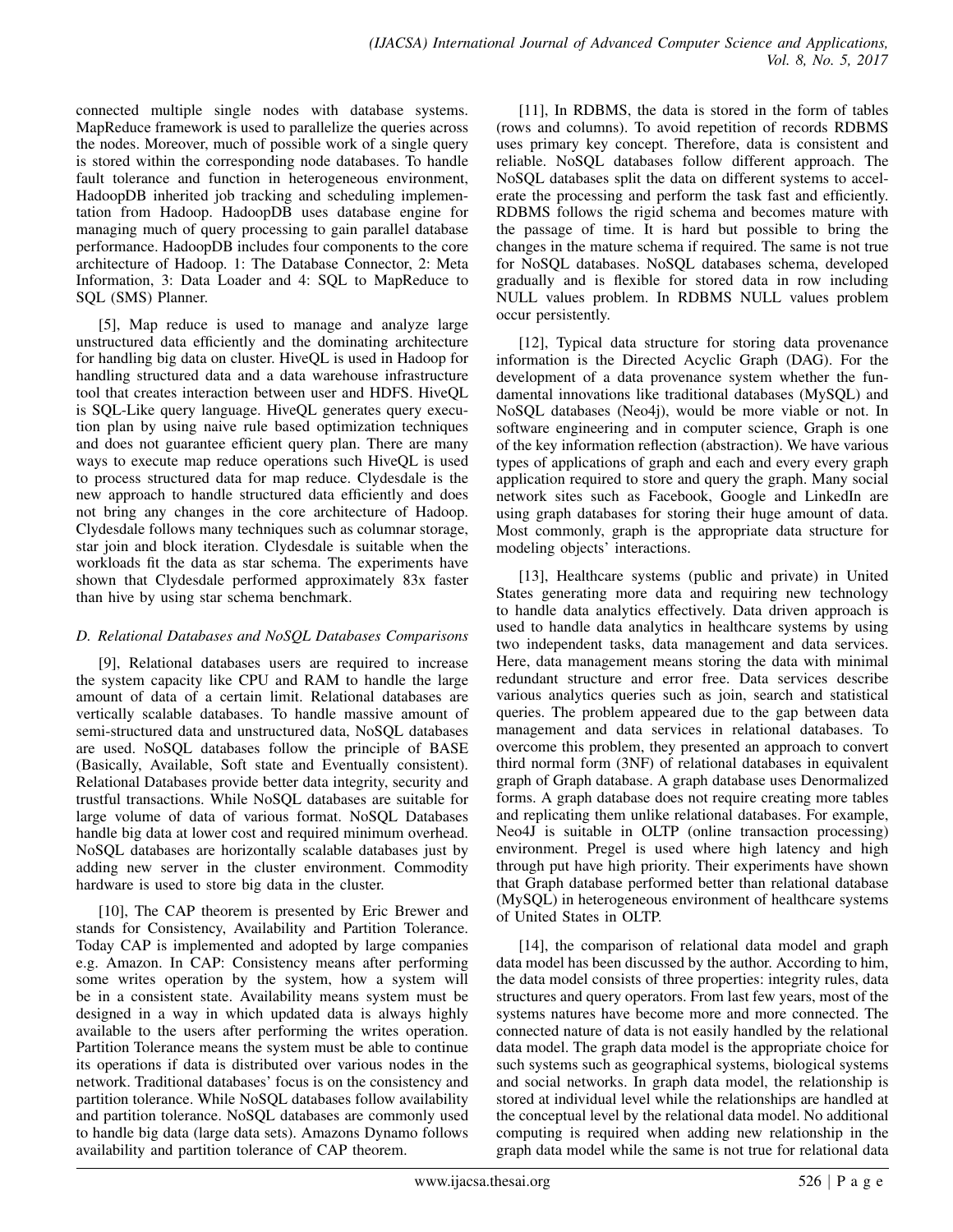| <b>Properties</b><br>Approaches                   | <b>Structured</b><br>data | <b>Unstructured</b><br>data | <b>ACID</b> | <b>BASE</b> | <b>SQL</b> | <b>HiveQL</b>           | <b>Cypher</b> | <b>NoSOL</b> |
|---------------------------------------------------|---------------------------|-----------------------------|-------------|-------------|------------|-------------------------|---------------|--------------|
| RDBMS [Oussous et al. (2015)]                     | x                         |                             | x           |             | x          |                         |               |              |
| MapReduce [Dean and Ghemawat<br>$(2008)$ ]        |                           | x                           |             | x           |            | x                       |               | x            |
| Hadoop <sup>[8]</sup>                             |                           | x                           |             | x           |            | x                       |               | х            |
| HadoopDB [Abouzeid et al.<br>$(2009)$ ]           | x                         | x                           | x           | x           | x          |                         |               | x            |
| $Hadoop \nightharpoonup [Dittrich et al. (2010)]$ |                           | x                           |             | x           |            | x                       |               | x            |
| CoHadoop [Eltabakh et al. (2011)]                 |                           | x                           |             | x           |            | x                       |               | x            |
| GDB-Neo4J[Park et al. (2014)]                     | x                         |                             | x           |             |            |                         | x             | x            |
| Clydesdale hadoop [Kaldewey et<br>al. (2012)]     | x                         | x                           |             | x           |            | $\overline{\mathbf{x}}$ |               | x            |

Fig. 3. Literature Evaluations Comparison

model due to its rigid schema property. In graph data model nodes are used to represent entities, edges are used to create relationship among nodes, while both relationship and nodes have properties in the form of key-value pairs. RDF (Resource Description Framework) is the semantic graph data store and represents information as subject-predicate-object and is uses on different systems for highly connected data. For example, Oracle database, Social Networks applications, medial, life sciences and intelligence communities. Graph databases are used in various types of applications such as Master Data Management, Graph-Based Search, IT and Network Operations, Real-Time Recommendation System and Social Data Analysis. Figure 3 shows the approaches to handle big data.

## III. RESEARCH METHODOLOGY PROCESS FLOW

This section describes the design of our proposed methodology. It mainly consists of relational databases (ORACLE) with its default settings and NoSQL graph database (Neo4j). Secondly, we will perform the physical database tuning of Oracle database. With the physical database tuning we can improve the performance of Oracle database. Tablespaces are one of the physical database tuning techniques of Oracle Database. Thirdly, we will run a large data set on both layouts to conclude the results in a simple (Standalone System) and in a client/server environment where our performance measures are how much time a query can take to return its result. Secondly, how much the results are accurate. Figure 4 describes our desired research methodology or framework.

## IV. DESIGN OF EXPERIMENT

#### *A. Experimentation Framework*

To evaluate the proposed research methodology of figure 2, we setup an experiment on a medical data set Medcare case study on Oracle 11g Enterprise Edition and Neo4j 3.03 Community Edition. We define parameters such as sub-schema, network speed and the number of records returned by a query. Experiment compares the effectiveness of both databases.

## *B. Schema*

The Medcare database schema is a case study of hospital healthcare system. The Medcare schema includes of main table such as Patients, Patient visit, Dependent, Medical staff, Patient



Fig. 4. Research Methodology

TABLE II. MEDCARE SCHEMA OBJECT SIZE

| SN# | <b>Object Name</b> | <b>Number of Records</b> | File Size in MB |
|-----|--------------------|--------------------------|-----------------|
|     | Patient            | 27952                    | 04 MB           |
|     | Dependent          | 19036                    | 2 MB            |
|     | Patient Visit      | 625721                   | 320 MB          |
|     | Patient IssueMed   | 869666                   | 80 MB           |

IssueMed, Patient history, Patient Appointment and Patient History. MedCare schema has been updated yearly and all the updated records are saved into their respective tables. The following table describes the number of records present in each table and size of each object. The table II describes the objects' name, number of records in each object and their size in MB.

## *C. Queries Schema*

The designed methodology is used to evaluate and compare objective benchmarks of ORACLE 11g Enterprise edition and Neo4j 3.0.3 Community edition. The objective benchmark consists of the following properties:

- Disk space requirements
- Set of predefined Queries
- Scalability characteristics

For the preliminary analysis, five various queries are performed on the objects of mentioned schema using both tools. The queries are given in the following figure 5. Figure 6 represents the characteristics and complexity level of each performed query.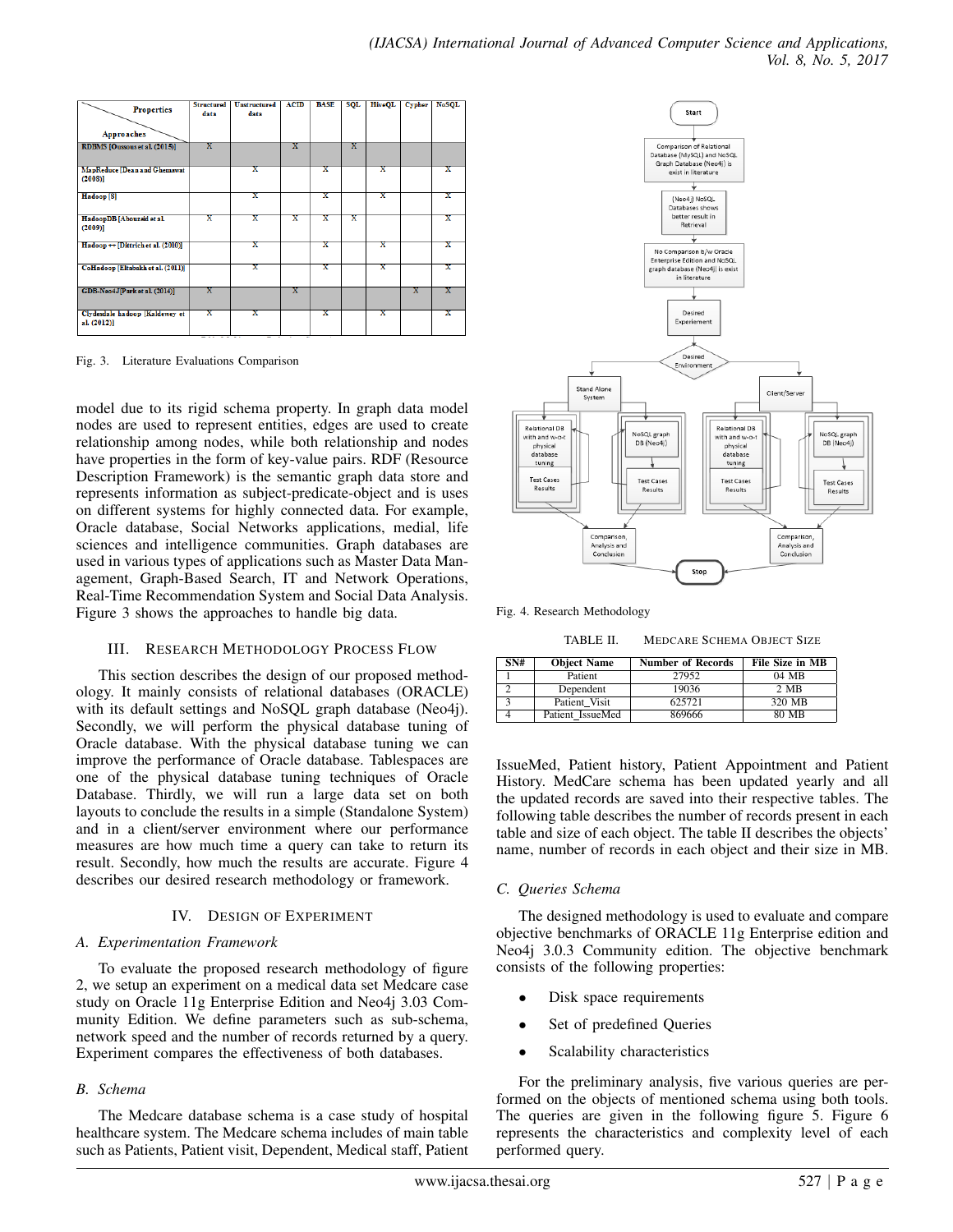| Query# | <b>Oracle 11g Enterprise Edition</b>                                                 | <b>Neo4j 3.0.3 Community Edition</b>                                          |
|--------|--------------------------------------------------------------------------------------|-------------------------------------------------------------------------------|
|        | Select count(*)                                                                      | <b>MATCH</b><br>(PATIENT VISIT)-fr:has medl->(PATIENT ISSUEMED)               |
|        | From Patient Visit p, Patient Issuemed i<br>where P.patient visitno=Lpatient visitno | <b>RETURN COUNT(*)</b>                                                        |
|        | and P.depend sno=L.depend sno                                                        |                                                                               |
|        | and P.patient id=Lpatient id:                                                        |                                                                               |
| 2      | Select count(*)                                                                      | <b>MATCH</b>                                                                  |
|        | From patient p, dependent d<br>Where d.patient id=p.patient id:                      | (dep:DEPENDENT)<-[:has dependent]-(pd:PATIENT DATA)<br><b>RETURN COUNT(*)</b> |
|        |                                                                                      |                                                                               |
| 3      | Select count(*)                                                                      | <b>MATCH</b>                                                                  |
|        | from Patient p. Dependent d. Patient visit pv                                        | (visitPATIENT VISIT)<-[:VISITS ARE]-                                          |
|        | where d.patient id=p.patient id<br>and pv.depend sno=d.depend sno                    | (dep:DEPENDENT)<br>OPTIONAL MATCH                                             |
|        | and pv.patient id=d.patient id;                                                      | (dep)<-[:has dependent]-(pd:PATIENT DATA)                                     |
|        |                                                                                      | Return count(*)                                                               |
|        |                                                                                      |                                                                               |
| 4      | select count(*)                                                                      | <b>MATCH</b>                                                                  |
|        | from patient visit pv<br>where pv.depend sno in(select d.depend sno                  | (visitPATIENT VISIT)<-[:VISITS ARE]-<br>(dep:DEPENDENT)                       |
|        | from dependent d                                                                     | <b>OPTIONAL MATCH</b>                                                         |
|        | where d.depend sno=pv.depend sno)                                                    | (dep)<-[:has dependent]-(pd:PATIENT DATA)                                     |
|        | and pv.patient id in (select p.patient id                                            | Return count(*)                                                               |
|        | from patient p                                                                       |                                                                               |
|        | where p.patient id=pv.patient id)                                                    |                                                                               |
| 5      | select count(*)                                                                      | <b>MATCH</b>                                                                  |
|        | from patient issuemed pi                                                             | (PATIENT VISIT)-[r.has med]->(PATIENT ISSUEMED)                               |
|        | where pi.patient id in (select p1.patient id                                         | <b>RETURN COUNT(*)</b>                                                        |
|        | from patient visit p1                                                                |                                                                               |
|        | where p1.patient id=pi.patient id)<br>and pi.depend sno in (select p2.depend sno     |                                                                               |
|        | from patient visit p2)                                                               |                                                                               |
|        | and pi.patient visitno in(select                                                     |                                                                               |
|        | p3.patient visitno                                                                   |                                                                               |
|        | from patient visit p3                                                                |                                                                               |

Fig. 5. Sample Tested Queries

| Query<br># | <b>Simple</b><br><b>Ouerv</b> | <b>Joined</b><br><b>Ouery</b> | Subquery &<br><b>Correlated Query</b> | No# of<br><b>Tables/Subquery/Joins</b> |
|------------|-------------------------------|-------------------------------|---------------------------------------|----------------------------------------|
|            |                               | X                             |                                       | $2/-/3$                                |
|            |                               |                               |                                       | $2/-/1$                                |
|            |                               | v                             |                                       | $3/-/3$                                |
|            |                               |                               |                                       | 3/2/2                                  |
|            |                               |                               |                                       | 3/3/1                                  |

Fig. 6. Represents the Characteristics and Complexity Level of Each Performed Query

- Query 1: count records from Patient Visit and from Patient IssueMed tables.
- Query 2: count records from Patient and from Dependent Tables.
- Query 3: is used to count records from three tables. The tables are Patient, Dependent and Patient Visit.
- Query 4: is same as query 3 but uses the concept of correlated subquery.
- Query 5: is same as query 1 but uses the concept of correlated subquery.

## *D. Default Configuration of Oracle 11g and Neo4j on Local System*

The experiments have shown that Neo4j performs well with reasonable time in all queries for the Medcare data set. The time of each query in seconds is given in table III.

When the dataset size increases, the graph database performs much better than relational databases, [12]. Relational database does not store the relationship of data in the database whereas graph databases hold the relationship of information and also is used for connected data so it enhances the performance of graph database. The above five queries are performed when the system is in the normal state.

#### TABLE III. QUERIES EXECUTION TIME IN SECONDS

| Ouerv#        | Oracle 11g | $\overline{\text{Neo4}}$ 3.0.3 |
|---------------|------------|--------------------------------|
|               | 4.515 Sec  | $0.346$ Sec                    |
| $\mathcal{D}$ | 0.172 Sec  | $0.216$ Sec                    |
| $\mathbf{3}$  | 3.531 Sec  | $0.452$ Sec                    |
|               | 3.469 Sec  | $0.452$ Sec                    |
|               | 10.391 Sec | $0.346$ Sec                    |

| <b>ORACLE 11g</b> |                     |                 |       |                 |       |                      |       |       |       |        |
|-------------------|---------------------|-----------------|-------|-----------------|-------|----------------------|-------|-------|-------|--------|
| Ouerv#            | <b>Local System</b> |                 |       |                 |       | <b>Server System</b> |       |       |       |        |
|                   | 1st                 | 2 <sub>nd</sub> | 3rd   | 4 <sup>th</sup> | 5th   | 1 <sub>st</sub>      | 2nd   | 3rd   | 4th   | 5th    |
|                   | 0.953               | 0.391           | 0.422 | 0.469           | 9.359 | 6.093                | 0.359 | 5.328 | 4.907 | 15.094 |
| 2                 | 0.422               | 0.047           | 0.094 | 0.094           | 9.265 | 5.828                | 0.125 | 4.750 | 4.672 | 14.844 |
| 3                 | 0.407               | 0.031           | 0.109 | 0.078           | 9.172 | 6.375                | 0.094 | 4.782 | 4.844 | 15.219 |
| -4                | 0.407               | 0.016           | 0.109 | 0.079           | 9.238 | 5.781                | 0.375 | 5.938 | 4.391 | 14.703 |
| 5                 | 0.406               | 0.047           | 0.094 | 0.094           | 9.219 | 5.781                | 0.062 | 4.765 | 5.047 | 18.187 |

Fig. 7. Results(Time in Seconds) of Queries on local and on server systems.

| <b>TP Rate</b> FP Rate |       | Precision | Recall | F-Measure |                 | MCC ROC Area | <b>PRC</b> Area | Class |
|------------------------|-------|-----------|--------|-----------|-----------------|--------------|-----------------|-------|
| 1.000                  | 1.000 | 0.960     | 1.000  | 0.980     | $0.000$ $0.042$ |              | 0.920           |       |
| 0.000                  | 0.000 | 0.000     | 0.000  | 0.000     | $0.000$ $0.042$ |              | 0.040           | RS    |

Fig. 8. Results return by weka tool.

## *E. Configuration of Oracle 11g on Local System and on Server System with partitioning*

While performing experiment, the Oracle 11g database of the local system and the server was in the consistent state before query executions. The results of the desired experiments are given below in figure 7 and each query is tested 5 times.

For query number 2 the performance of server system and local system is almost same. But for all other queries the performance of a local system is better than server system. The network speed at the time of experiment was 0.557 mb/s at peak.

We also processed the results of figure 7 in Weka tool by using J48 algorithm. J48 [18] has the following advantages:

- J48 algorithm is suitable where dataset is not changed rapidly.
- Represents decisions about data in alternatives possibly rules and tree.
- Can easily modify a decision tree as new information available.
- The decision trees are self-explanatory

The above figure 8 shows the results of the dataset of table 4.5 return by weka tool. J48 (C 0.25 -M 2) classifier is used for the classification with 10-fold cross validation. In the figure 8, the class local system (LS) always performed better than remote system (RS). The classifier J48 classifier returns 96% accuracy of the table 4.5 dataset.

#### V. PREDICTIVE ANALYSIS OF COMPARISON

As the dataset size increases the graph database performs much better than relational databases, [12]. A relational (oracle) database follows rigid schema structure and is difficult to manage the changes when there are more than 20 tables due to constraints. For efficient data retrieval relational database (Oracle) uses indexing. In relational (Oracle) database, whenever any schema (user) and its objects (Tables, Views, and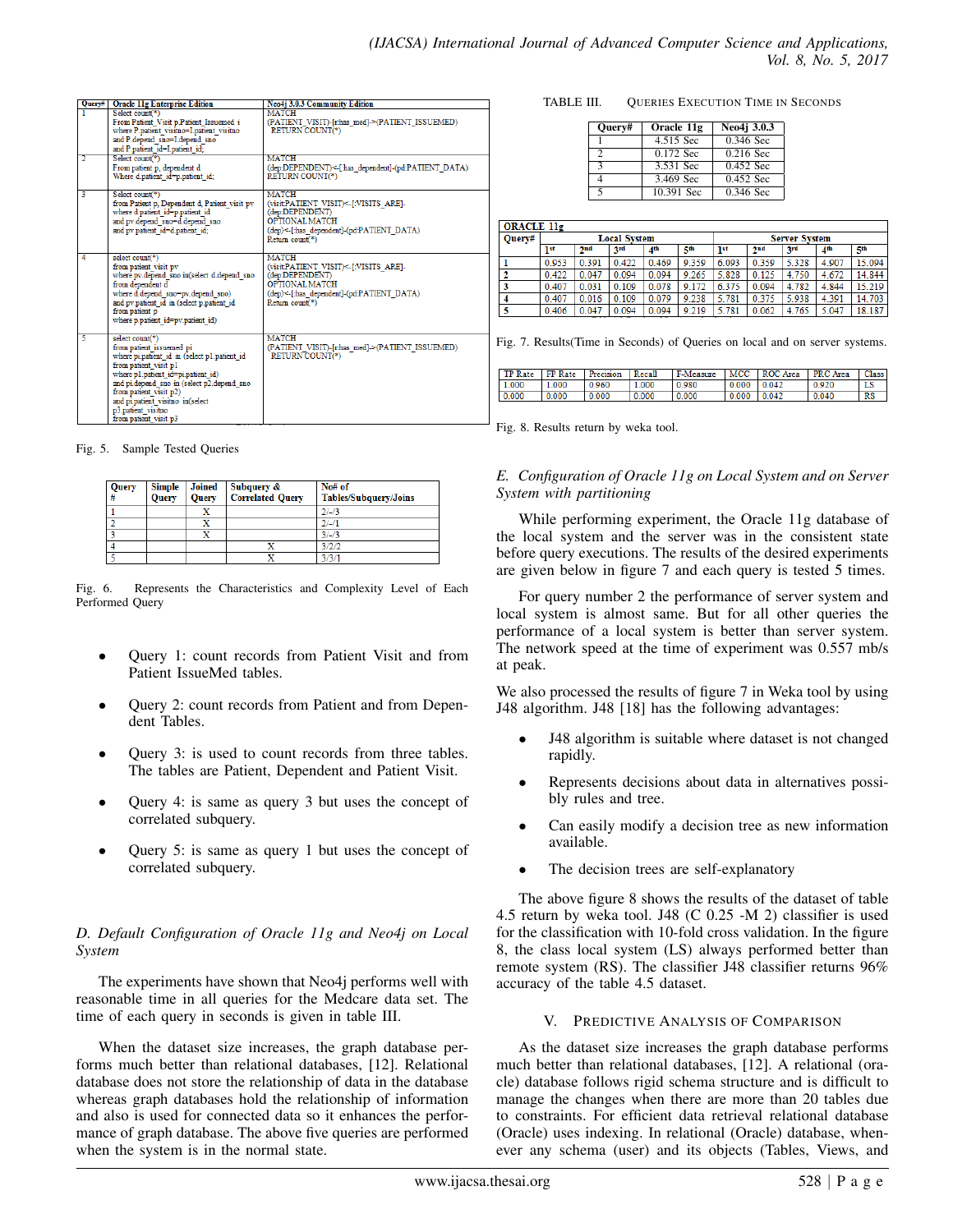

Fig. 9. Queries Execution Time on Local System in seconds.

Procedures) are created, by default database objects are stored in a User tablespace (Logical folder). Therefore, we created Medcare schema by using oracle default configuration and also loaded data of the same schema in Neo4j. Neo4j performed better than Oracle due to the following reasons:

- Oracle database does not perform well when the data is more connected.
- Oracle database is heavily dependent on constraints and indexing.
- Neo4j uses graph algorithm (Dijkstra and Floyd Warshall) to find the shortest paths and save them. Therefore it always takes constant time.
- Neo4j also stores the relationship while Oracle database does not.

While performing the queries of figure 5 on a local and on a server system with separate tablespaces for large tables such as patient visit and patient issuemed. Whenever the query is executed for the first time, the Oracle database reads data from the disk by finding the appropriate segment (Table etc.). After finding the segment, Oracle finds the appropriate extent (Where data is located). At the end, oracle selects the particular block (portion of data) from the selected extent and stores it in the Database buffer in memory. For the next time Oracle database reads data from the buffer. Local system (LS) performed well than remote system (RS) except for the query 2 when executed the first time as shown in figure 7.

The Figures 9 and 10 graphically represent the execution time of each query on local system and on remote system respectively. Queries are plotted on x-axis and the time consumed by each query is represented on y-axis. In both graphs Query 5 takes considerably more time than other queries because in query 5 we have fetched data from three large tables and this query is using three sub-queries and a join condition too.

#### VI. CONCLUSION AND FUTURE WORK

Relational databases are being designed to managed structured data. Now-a-days, many organizations are heavily dependent on unstructured data and generate enormous amount of



Fig. 10. Queries Execution Time on Remote System in seconds.

data such as Facebook, Google, Yahoo, Google+ and Amazon etc. To handle such large data, Hadoop and NoSQL databases are used. Our experiment has shown whenever data becomes more and more connected (large number of joins) and large in size, relational databases show worse performance than NoSQL graph database. Relational databases (Oracle 11g Enterprise Edition) used constraints, indexes and do not store any relationship information. While NoSQL graph database stores relationship information among various nodes. Graph database (Neo4j 3.0.3) use native graph storage. Native graph is optimized and designed for storing and managing graph. NoSQL graph database uses index-free adjacency. The connected nodes physically point to each other in the graph database due to index-free adjacency characteristics. Our experiment describes NoSQL database performance are significantly better than Oracle 11g with and without partitioning. The results returned by the Weka tool also present that Oracle 11g on Local system with partitioning is performed better than Oracle 11g with partitioning on Server system.

In future we will try to compare relational database (Oracle 11g) and graph database (Neo4j) for a remote system. It is not 100% solution for enhancing performance in row based database management systems but performance will be checked by applying partitioning under umbrella of physical database paradigm. There is very less amount of work done in this area thats why it is considered as future work. Our proposed techniques also need some improvement in terms of high performance that we will deal all the issues related to elapsed time in the future works and how to build schema of structured and unstructured data.

#### **REFERENCES**

- [1] Rifaie, M., R. Alhajj, and M. Ridley (2009). Data governance strategy: a key issue in building enterprise data warehouse. In Proceedings of the 11th International Conference on Information Integration and Web-based Applications & Services, pp. 587-591. ACM.
- [2] Dittrich, J., J.-A. Quiane-Ruiz, A. Jindal, Y. Kargin, V. Setty, and J. Schad (2010).Hadoop++: making a yellow elephant run like a cheetah (without it even noticing). Proceedings of the VLDB Endowment 3(1-2), 515-529.
- [3] Abouzeid, A., K. Bajda-Pawlikowski, D. Abadi, A. Silberschatz, and A. Rasin (2009). Hadoopdb: an architectural hybrid of mapreduce and